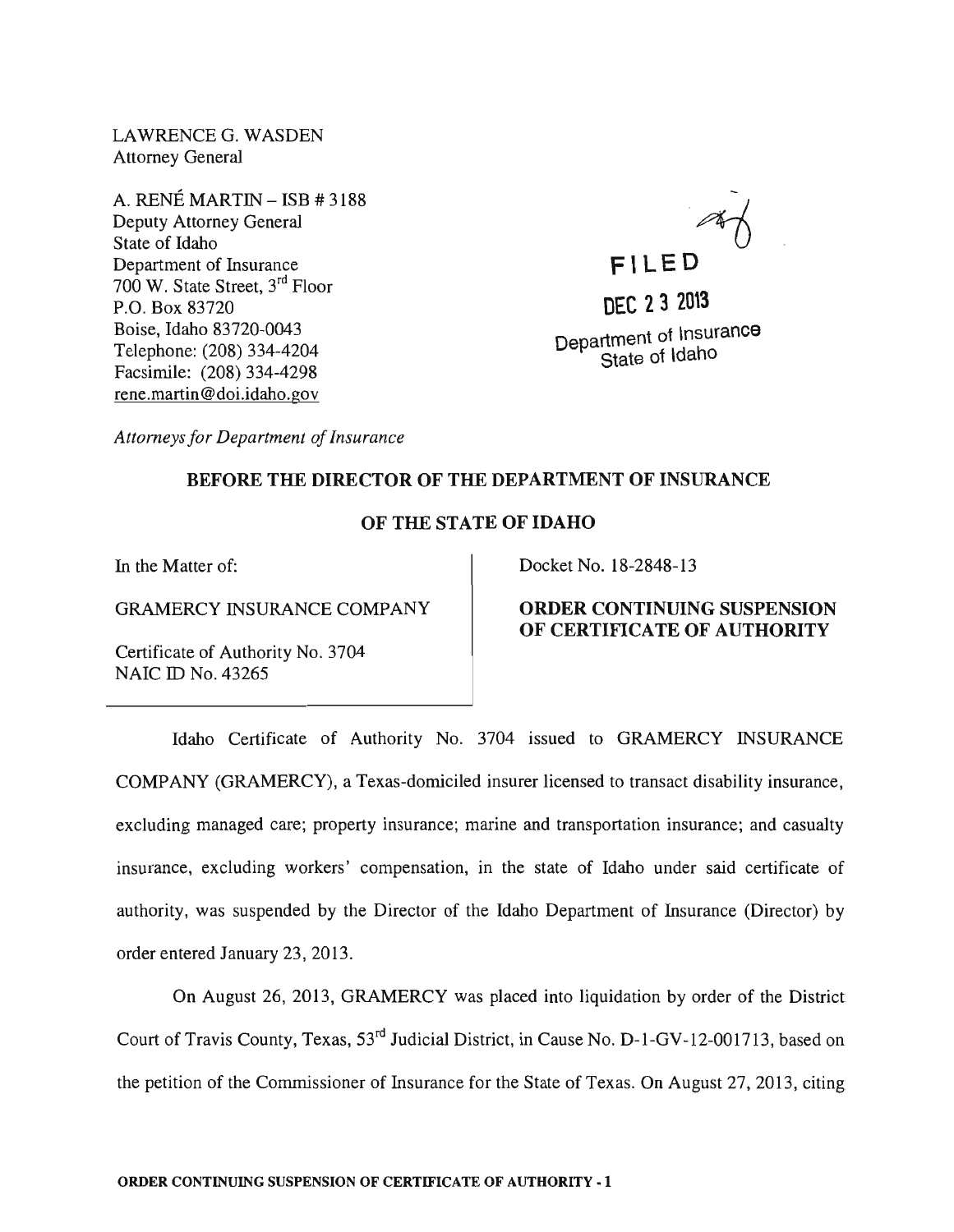such liquidation order, the Texas Commissioner of Insurance issued an order finding GRAMERCY to be insolvent and designating it an "impaired insurer" under Texas insurance law.

The Director, having reviewed the foregoing and the requirements of Idaho Code § 41- 327, and good cause appearing therefor,

NOW, THEREFORE, IT IS HEREBY ORDERED, pursuant to Idaho Code § 41-327(3), that Certificate of Authority No. 3704 issued to GRAMERCY be CONTINUED IN SUSPENSION, effective immediately, for a period of one (1) year from the date of this order. The Director may terminate the suspension sooner if the cause for said suspension is corrected and GRAMERCY is otherwise in compliance with title 41, Idaho Code.

IT IS FURTHER ORDERED that GRAMERCY shall comply with the requirements of Idaho Code § 41-329, including § 41-329(2), which states: "During the suspension period the insurer shall not solicit or write any new business in this state, but shall file its annual statement, pay fees, licenses, and taxes as required under this code, and may service its business already in force in this state, as if the certificate of authority had continued in force."

IT IS FURTHER ORDERED, pursuant to Idaho Code § 41-330(1), that, within four (4) days after notice of this suspension is provided, GRAMERCY shall notify, by any available means, every person authorized to write business in the state of Idaho by said insurance company, to immediately cease to write any further insurance business for GRAMERCY in Idaho, unless GRAMERCY has already taken such action pursuant to prior order of suspension by the Director.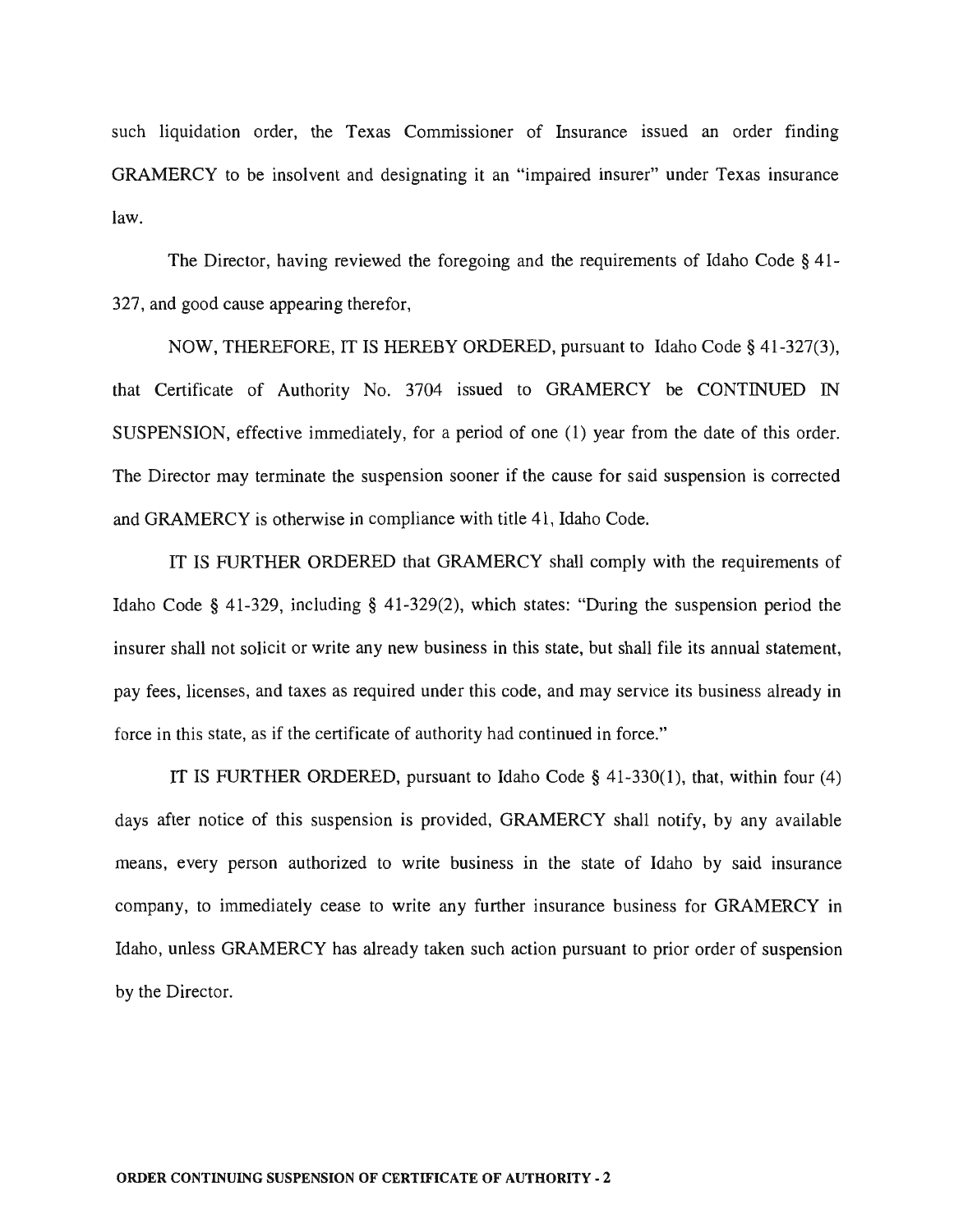IT IS FURTHER ORDERED that GRAMERCY shall promptly return Certificate of Authority No. 3704 to the Idaho Department of Insurance, as required by Idaho Code § 41- 323(2).

DATED this  $\sqrt{3}$  day of December, 2013.

STATE OF IDAHO DEPARTMENT OF INSURA

can feal WILLIAM W. DEAI **Director** 

### **NOTIFICATION OF RIGHTS**

This is a final order of the Director. Any party may file a motion for reconsideration of this final order within fourteen (14) days of the service date of this order. The agency will dispose of the petition for reconsideration within twenty-one (21) days of its receipt, or the petition will be considered denied by operation of law. *See* Idaho Code § 67-5246(4).

Pursuant to Idaho Code §§ 67-5270 and 67-5272, any party aggrieved by this final order or orders previously issued in this case may appeal this final order and all previously issued orders in this case to district court by filing a petition in the district court of the county in which:

- i. A hearing was held,
- ii. The final agency action was taken,
- iii. The party seeking review of the order resides, or operates its principal place of business in Idaho, or
- iv. The real property or personal property that was the subject of the agency action is located.

An appeal must be filed within twenty-eight (28) days of (a) the service date of this final order, (b) an order denying petition for reconsideration, or (c) the failure within twenty-one (21)